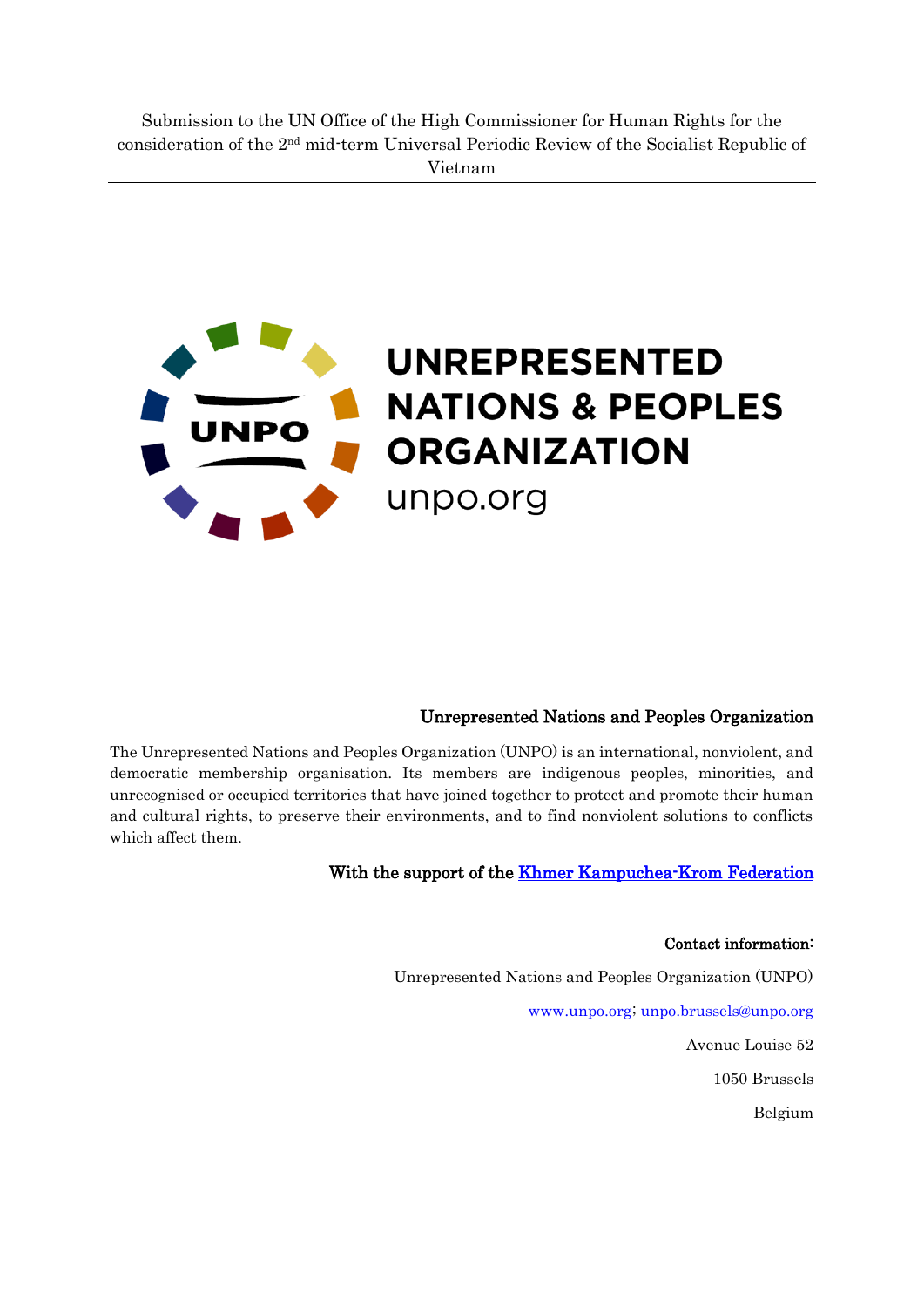# Table of Contents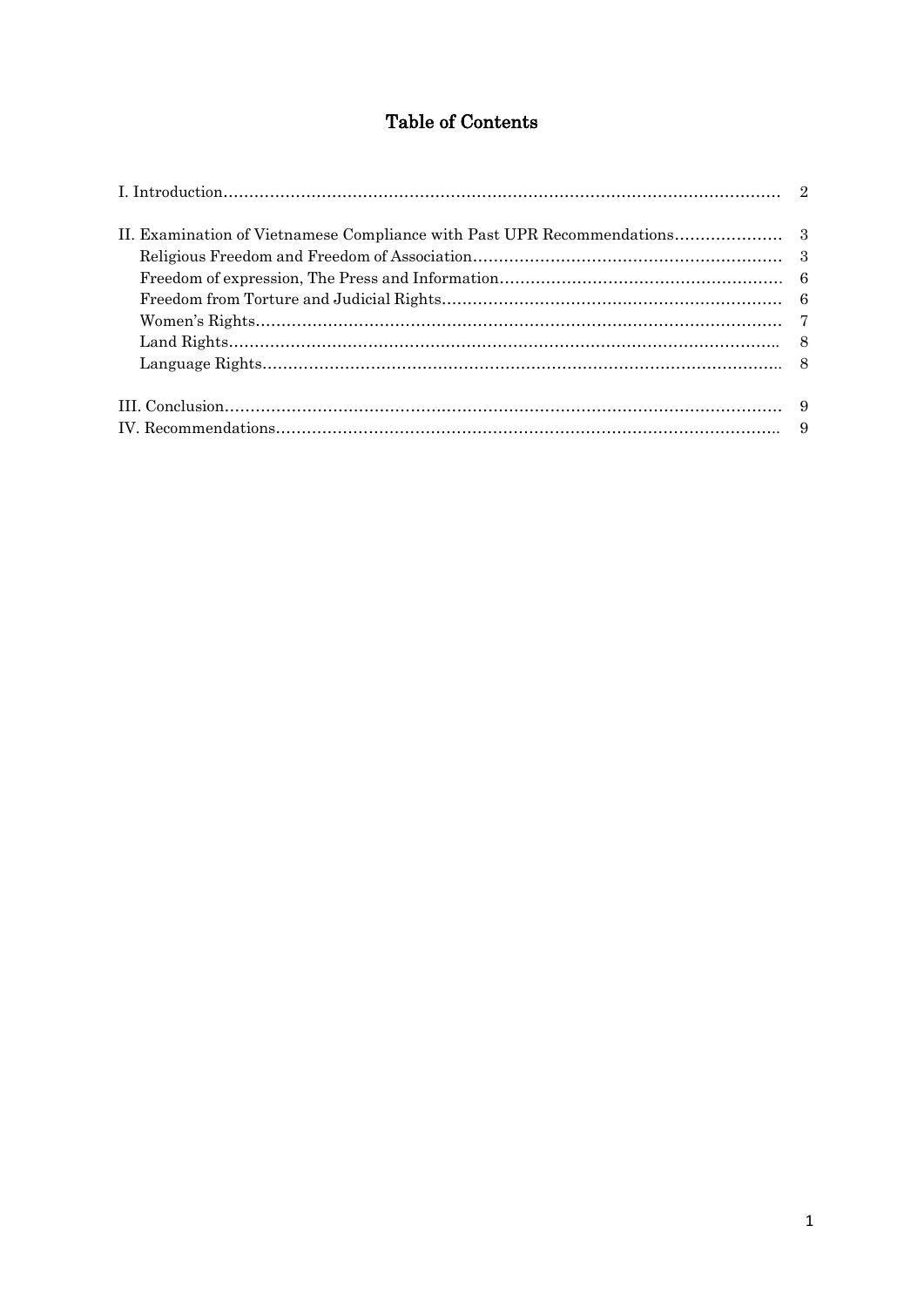Keywords: indigenous peoples; religious freedom; freedom of expression; judicial rights; land grabbing; women's rights.

## I. Introduction

This mid-term report is submitted by the Unrepresented Nations and Peoples Organization (UNPO) in-between the second and third Universal Periodic Reviews (UPR) of the Socialist Republic of Viet Nam (hereafter, 'Viet Nam'). It draws attention to human rights violations occurring in the country that affect its indigenous peoples, and especially the Khmer Krom. The report will open with a brief introduction to the Khmer Krom and the Hmong peoples. In a second part, it will examine the compliance of Viet Nam with recommendations that were made during the country's last UPR.

 $\overline{\text{MB}}$ : This report is based on the recommendations that were made by UNPO<sup>1</sup>, the KKF<sup>2</sup> and States<sup>3</sup> on the occasion of Viet Nam's second UPR in 2014.

This report is not meant to be comprehensive but will rather focus on the rights of the indigenous peoples of Viet Nam that are most affected by the country's behaviour and policies, namely: religious freedom and freedom of belief; freedom of expression, press and information; freedom from torture and judicial rights; women's rights; land rights; and language rights.

## The Khmer Krom in Viet Nam

The Khmer Krom have traditionally resided in southwest Viet Nam, primarily in the Mekong Delta (Kampuchea Krom in the Khmer language), where approximately 80 percent of the eight million Khmer Krom people currently live. They have lived in present-day Viet Nam since the beginning of the first century and rose to prominence under the Khmer Empire in the ninth century. During the 13th-15th centuries, the Khmer Empire declined and its people in Kampuchea Krom were displaced by south-moving Chinese and Vietnamese, which ultimately resulted in the scattering of Khmer Krom people throughout the rural Mekong Delta. Up until the departure of the French from Viet Nam, intermarriage was used as a tactic by the Vietnamese to continually diminish the Khmer population of the Mekong Delta. Under the presidency of Ngo Dinh Diem (1955-1963), all Khmer names were changed to Vietnamese and the Khmer Krom experienced further displacement, including from their traditional centre of commerce, Prey Nokor, currently known as Ho Chi Minh City. Viet Nam continues to refuse recognition of the Khmer Krom as a distinct indigenous people in the Mekong Delta.

## The Hmong in Viet Nam

The indigenous Hmong ChaoFa people live in the ChaoFa region of Northern Laos and have been historically subject to forced repatriation, targeted killings and discrimination. Many have fled Laos's repressive policies toward them, resulting in large concentrations of Hmong communities in Viet Nam, predominantly in the Northern Highlands. Due to their participation in the "Secret War" and their collaboration with American forces, they face retaliation and persecution in Viet Nam, as was demonstrated in 2005 by a four-month campaign by the Vietnamese provincial officials to eradicate Protestantism among the Hmong4. Among the biggest issues for the Hmong are Vietnamese and Laotian Government agreements to coordinate military efforts to detain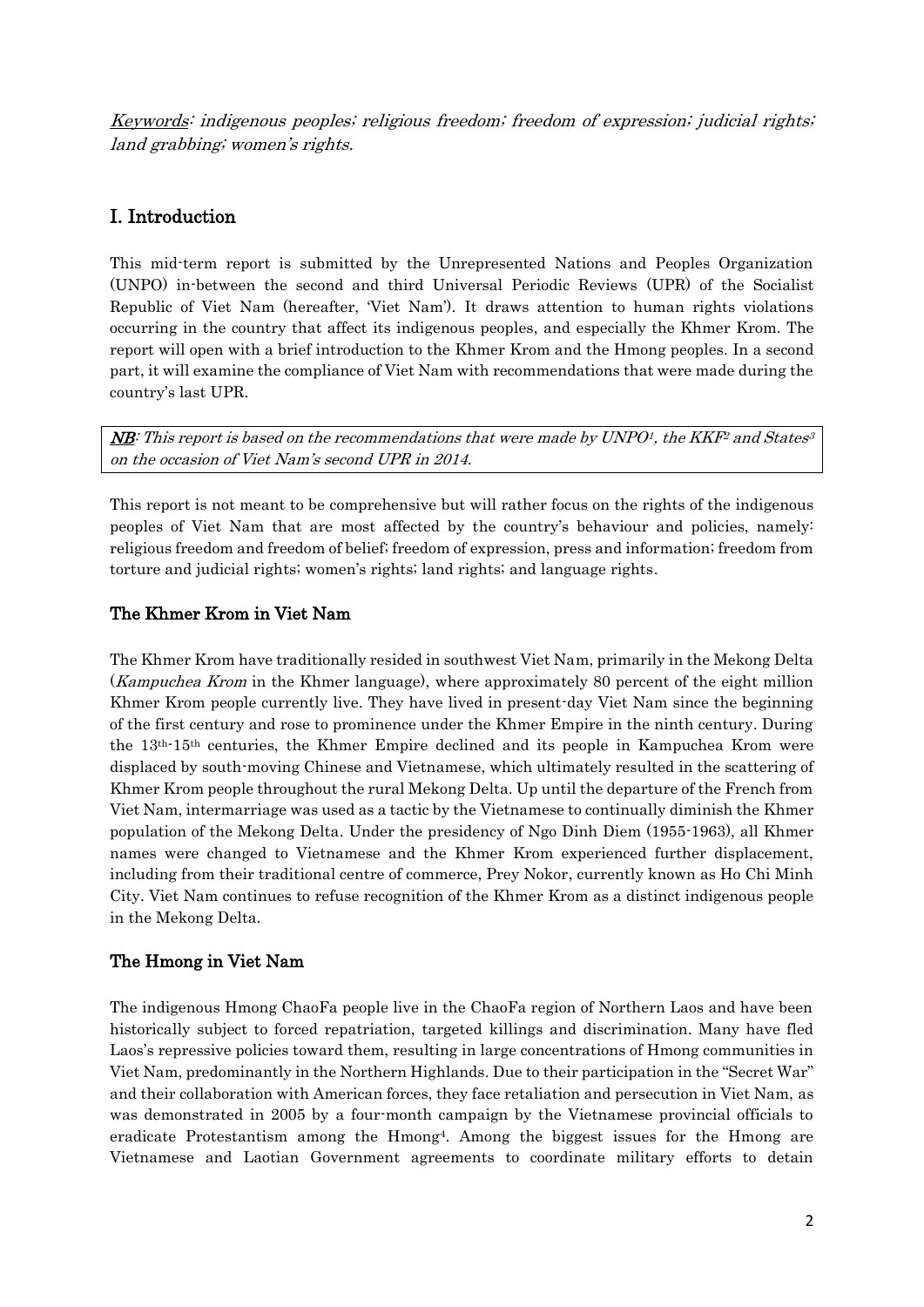individuals and families seeking refuge in Viet Nam and to forcibly return them to Laos, where further abuse awaits.

## II. Examination of Vietnamese Compliance with Past UPR Recommendations

### Religious Freedom and Freedom of Association

In its 2014 UPR report, Viet Nam claimed that "freedom of religion and belief of people from ethnic minorities are  $(...)$  protected and promoted by the State.<sup>5"</sup> In reality, Viet Nam has successfully forced most of its people to join religious organizations that are under the government's control, and passed a law restricting this right.

#### Recommendation 1: Freedom of Religion

"In its implementation of Constitution article 69 [currently article  $25<sup>6</sup>$ ], ensure compliance with its obligations under the International Covenant on Civil and Political Rights (ICCPR)" (Norway)

Article 18 of the ICCPR provides that "Everyone shall have the right to freedom of thought, conscience and religion. This right shall include freedom to have or to adopt a religion or belief of his choice, and freedom, either individually or in community with others and in public or private, to manifest his religion or belief in worship, observance, practice and teaching." Viet Nam ratified the ICCPR in 1982, and as such should observe the obligations provided in the text. The country also has freedom of religion guaranteed in its constitution, article 24: "1. Every one shall enjoy freedom of belief and of religion; he can follow any religion or follow none. All religions are equal before the law. 2. The State respects and protects freedom of belief and of religion."

However, in July 2014, the UN Special Rapporteur on freedom of religion or belief, Mr Heiner Bielefeldt, reported scheduling and then cancelling visits to the provinces of An Giang, Gia Lai and Kon Tum. He had received reports that some individuals whom he planned to visit had been "under heavy surveillance, warned, intimidated, harassed or prevented from traveling by the police<sup>r</sup>. According to Mr Heiner Bielefeldt, "serious violations of freedom of religion or belief are a reality in Vietnam8".

This was confirmed by the Congress of World Hmong People which, since the beginning of 2015, received many concerning calls from the regions of Dien Bien Phou, Moung Ghe, Lao Cai and La Caus. These calls were made by Hmong women, mostly Christian, who were facing harassment due to their religious beliefs. They reported that local authorities pressured them to convert back to the more traditional Animist cults. According to a Hmong man living in the country, "local authorities rape the women on their way to the farm and force them to convert to Animism or they will continue to rape. The women are very scared now and we, the men, cannot do anything. If we report to the local authorities, they come to beat us up and we do not know what to do. I recall a woman called the Heaven for help, which is all we can do here. 9"

Another citizen reported: "The community is being watched carefully and the authorities search for the women when they are out for shopping and return home. We the Hmong here suffer great oppression and control from the authorities. We cannot raise our voices at all. Every time a visitor comes, we have already been told not to say anything wrong or else we will be punished afterwards. 10"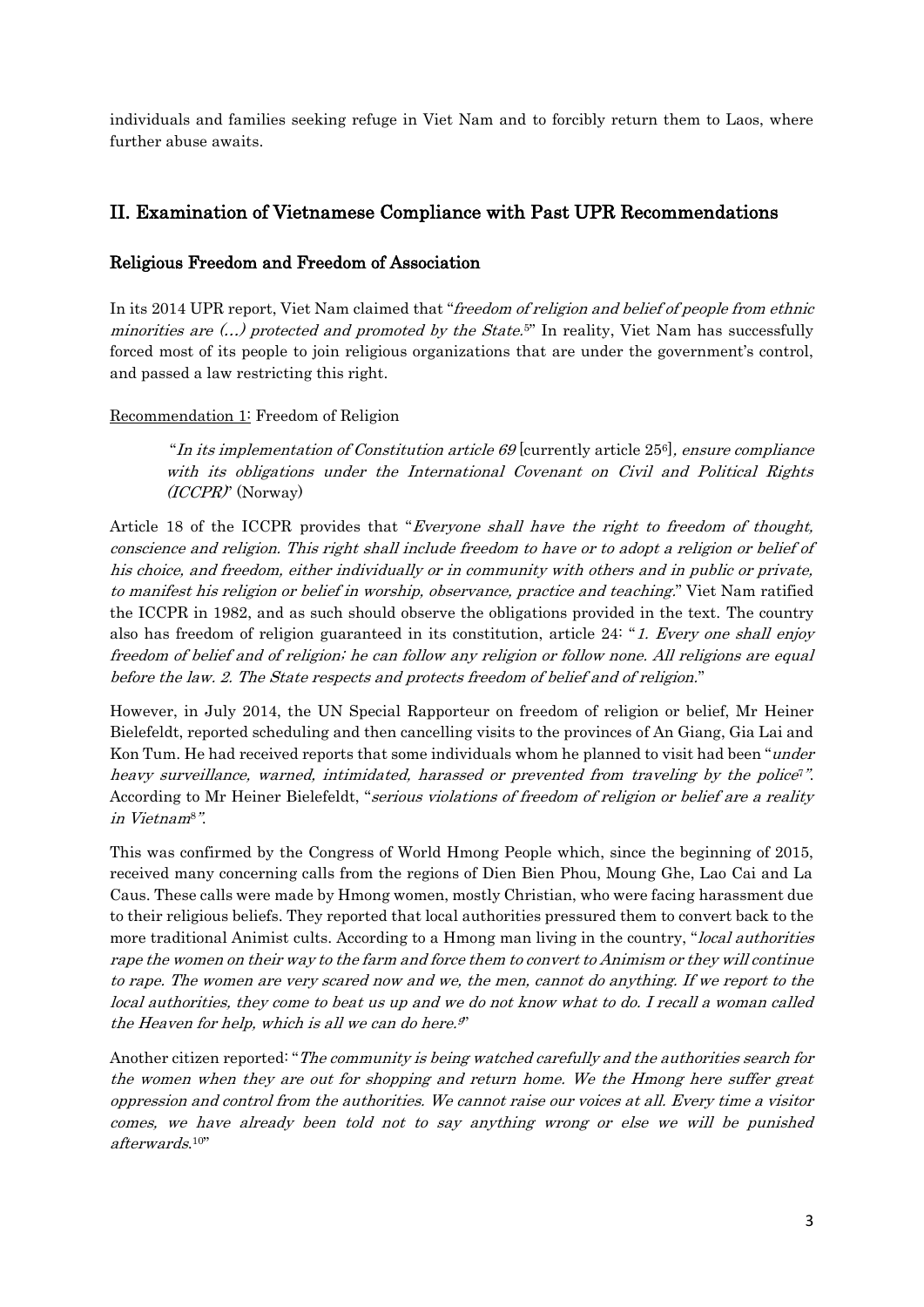Indigenous peoples today fear that this situation may, indeed, worsen. On 18 November 2016, the 14th National Assembly passed its Law on Belief and Religion, which requires all religious groups to register with the authorities – who have the power to refuse registration – and report on their activities.

In practice, this law also violates article 27 of the ICCPR, which states that "in those States in which ethnic, religious or linguistic minorities exist, persons belonging to such minorities shall not be denied the right, in community with the other members of their group, to enjoy their own culture, to profess and practise their own religion, or to use their own language." The Communist Party recognises 39 religious organisations within 14 religions, including Protestantism and Theravada Buddhism. The latter are represented in the Communist Party-affiliated Vietnam Buddhist Sangha (VBS), which interferes heavily with the day-to-day operations of Khmer Krom pagodas.

In 2016, the government continuously monitored, harassed and cracked down on religious groups under their jurisdiction. The authorities imposed intrusive surveillance to Khmer Krom Buddhist  $temples<sup>11</sup>$ .

The Khmer Kampuchea-Krom Federation (KKF) fears that the Vietnamese authorities may use the Law on Belief and Religion to silence whoever complains about their religious rights being violated. Indeed, the law bans religious activities that infringe on national defence, security, sovereignty, and social order and safety; harm social ethics, personal lives and assets; offend other persons' honour and human dignity; prevent the performance of civil rights and obligations; and disunite the nation, religions and among belief and religion followers and non-followers.

As a consequence, the Khmer Krom today fear to report on the building of guesthouses inside the property of the Mahatup Temple12. They also fear to complain about the authorities allowing taxis to park inside the property of Khleang Temple13.

Besides, another example of infringement on the Khmer Krom's religious rights is that of the authorities allowing a market to take place in front of the Dharma Hall inside the grounds of Srolon Temple<sup>14</sup> (also known as "Chùa Chén Kiểu").

This attitude toward religious institutions also constitutes a violation of the freedom of association, guaranteed under article 22 ICCPR.

#### Recommendation 2: Freedom of Association

"Urge Vietnam to freely allow formation of Khmer-Krom associations as stated in its constitution." (KKF)

In its UPR report on the occasion of the 2nd session during which Viet Nam was under examination, the government claimed that "freedoms of association and assembly are guaranteed by the Constitution (article 69 [today article  $25^{15}$ ]) and legally protected in laws and by-law documents" and went on to say that "In Viet Nam, there currently are 460 associations, social – professional organisations whose geographic scope of activity are nation-wide or inter-provincial". However, only the associations under the government's control are allowed to operate in Vietnam, as demonstrated with religious associations.

Recommendation 3/4/5: Criminalisation of Religious Activities or Religion-Related Complaints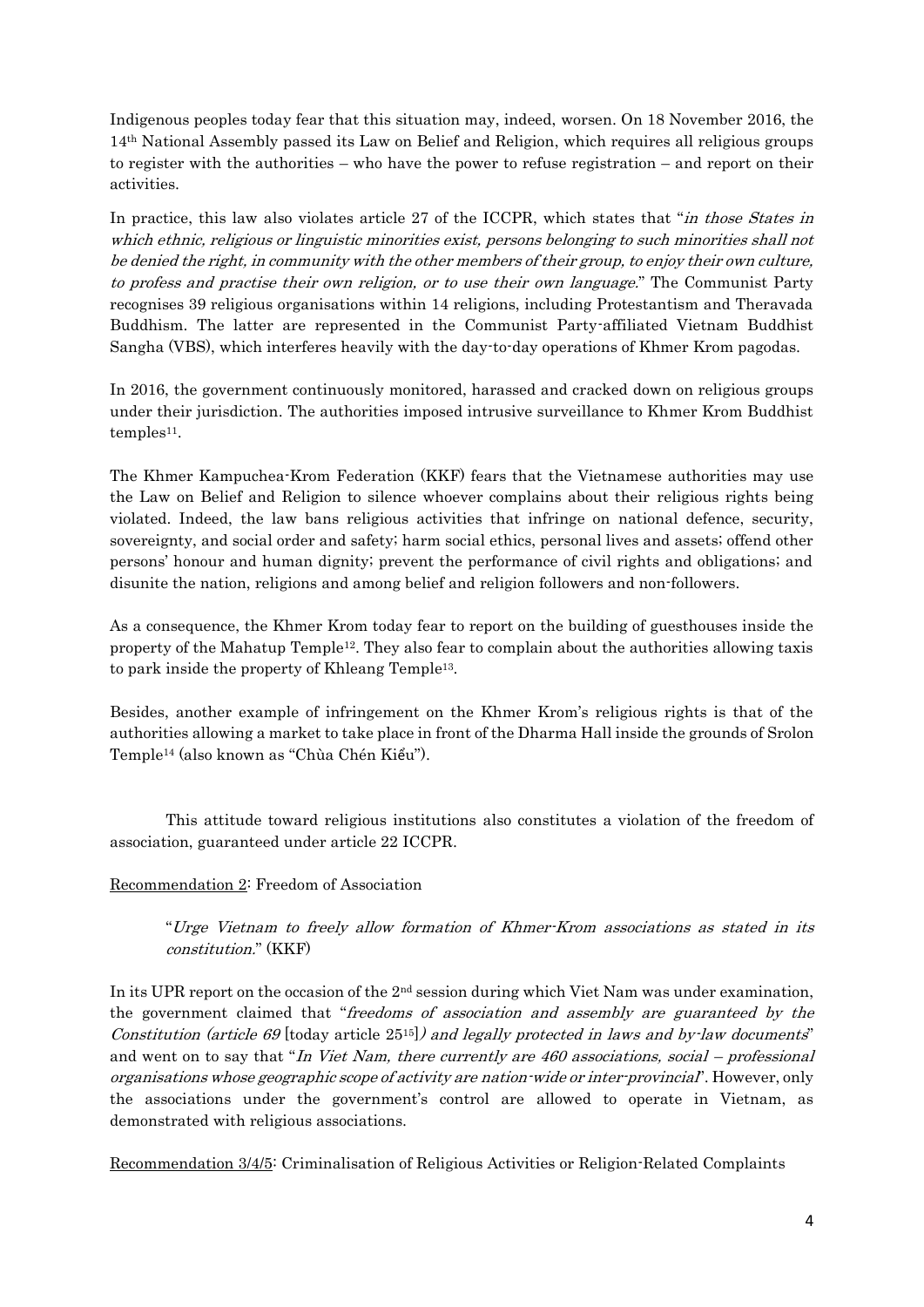"To repeal or modify the Penal Code relating to national security particularly articles 79, 88 and 25816, in order to prevent those articles from being applied in an arbitrary manner." (France, Australia, Canada)

"To revise vague national security laws that are used to suppress universal rights" (USA)

"To amend domestic law provisions that criminalise certain religious activities on the basis of vaguely-defined crimes of national security" (UNPO)

Beside the Law on Belief and Religion, which reinforces fears of government oppression ostensibly on grounds of public order, national security or so-called national unity, articles 79, 88 and 258 of Viet Nam's Penal Code (VPC) have remained unaltered. As of today, they still criminalise in ambiguous terms "*propagating against, distorting or defaming the people's administration*" (article 88 VPC) and abusing communicative freedoms or the freedom of religion to "infringe upon the interests of the state" (article 257 VPC).

#### Recommendations 6/7/8/9: Prisoners of Conscience

"To immediately and unconditionally release all prisoners held in arbitrary detention and recompense them as requested by the Working Group on Arbitrary Detention." (Germany & USA)

"Urge Vietnam to release Venerable Lieu Ny who was arrested, defrocked, and sentenced to 4 years in prison because he refused to follow an order from the Vietnamese authorities to defrock Venerable Thach Thuol." (KKF)

"To release all prisoners who have been detained as a result of their nonviolent political and religious beliefs and practices" (UNPO)

As of today, Venerable Thach Thuol and Venerable Lieu Ny – Khmer Krom Buddhist monks – have been imprisoned since 2013 for peacefully claiming their right to teach Khmer language in their temple school. Mr Thach Thuol had also been interviewed by the *Voice of Kampuchea-Krom*, the Khmer Krom's internet radio, on 23 December 2010, regarding the rights of the Khmer Krom to freely practice their religion in the Mekong Delta17.

On 1 August 2015, Khmer Krom monks Dav Tep and Chea Vanda were arrested and defrocked following false allegations that they had made death threats against a student. The alleger himself claimed he tried to withdraw his complaint but was prevented from doing so by the Vietnamese authorities. The monks, despite claiming their innocence, were sentenced on 1 April 2016 to two years and three months of jail, respectively.<sup>18</sup> It is to be noted that the two men were well-known political activists who lobbied against the government in land disputes that caused harm to the Khmer Krom community. 19

#### Freedom of Expression, The Press and Information

In its national report submitted to the United Nations Human Rights Council on 8 November 2013, Viet Nam claims that "the rights to freedom of expression, press and information are enshrined in the Constitution and laws<sup>20</sup>'. Yet Viet Nam continues to arrest and imprison bloggers. In its report, Viet Nam also congratulated itself saying that "by March 2013, there (…) [were] 812 print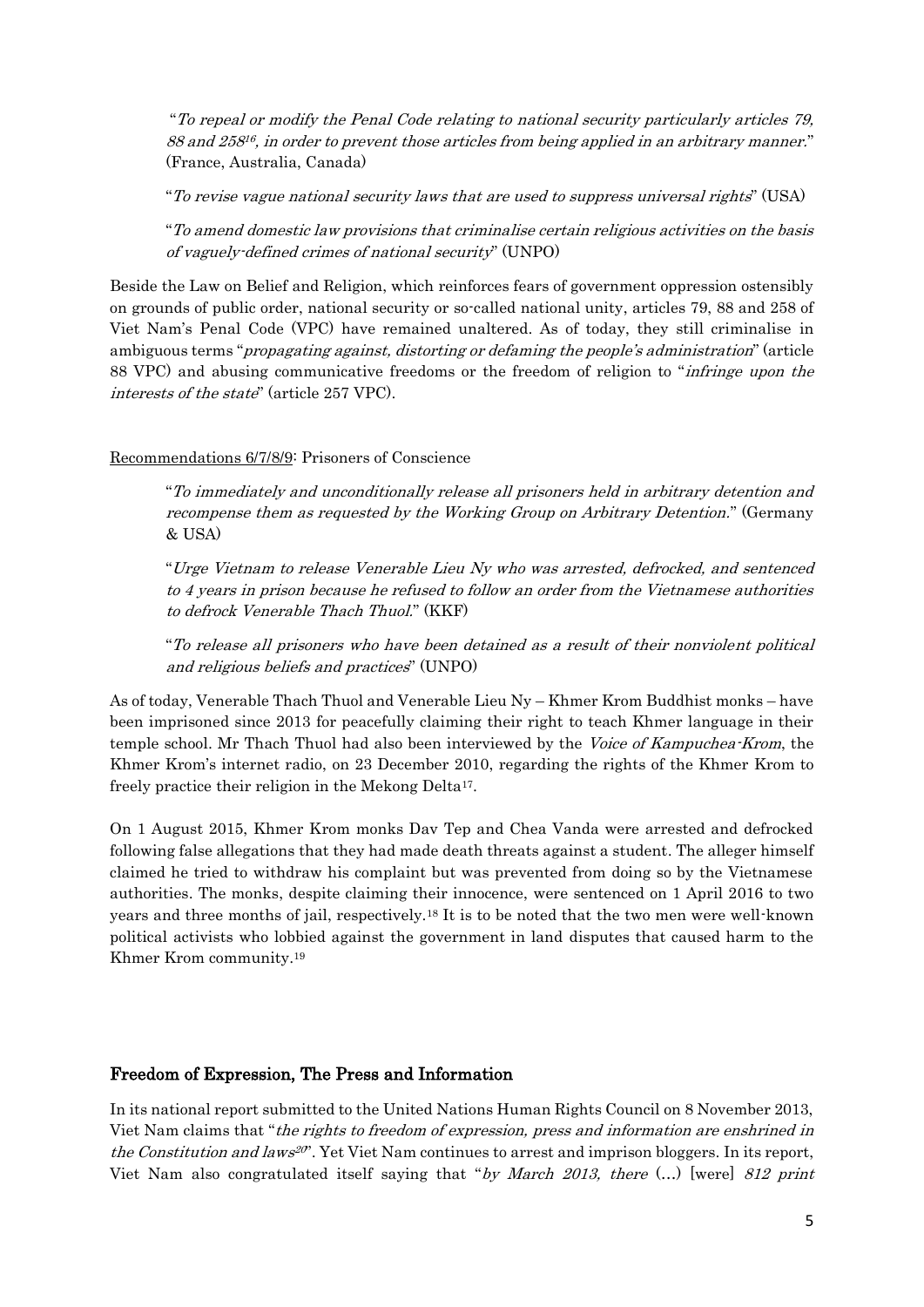newspapers and 1,084 publications (compared to 676 and 700 respectively in 2009)". In reality, the media are under the direct supervision of the Communist Party, and the only independent sources of information – bloggers and citizen-journalists – are the targets of persecution from the State, including police violence<sup>21</sup>.

Recommendation 10: Freedom of Expression

"Ensure that any law governing the Internet is in compliance with the international human rights obligations of Viet Nam as a State party to ICCPR" (Belgium)

"Urge Vietnam to stop blocking websites that (…) have contents about human rights (…) such as the KKF('s) website [\(khmerkrom.org\)](http://khmerkrom.org/) and (...) Voice of Kampuchea Krom  $(vokk.net)'$  $(vokk.net)'$  (KKF)

According to its January 2017 circular 38 on cross-border dissemination of information, Viet Nam now has the right to block "ill-intended and toxic" online content, which "responsible entities" shall take down or adapt according to the authorities' request, within 24 hours. This ban already existed since 2013, thanks to decree 72/2013/ND-CP on the management, provision and use of internet services and online information<sup>22</sup>, but it now applies to all individuals, businesses and organisations that provide information for Vietnam. And this, even across borders <sup>23</sup>.

Overall, the whole media landscape – newspapers, editors, the radio, television – is still under governmental control. Some of the websites providing human rights information and reporting human rights violations, including the KKF website<sup>24</sup>, are currently being blocked by Viet Nam. Khmer television programmes that are broadcasted a couple of hours per week are the vector of the government's propaganda. This explains why the Khmer Krom people wish to turn to satellite television programmes broadcasting from Cambodia, which the Vietnamese government prevents them to do<sup>25</sup>.

## Freedom from Torture and Judicial Rights

On the occasion of its second UPR, Viet Nam claimed that it "always respects basic human rights" of detainees" and that "legal procedures are conducted in conformity with a principle that rights and obligations of the persons taking part in litigations are fully guaranteed in a fair and democratic manner.<sup>26"</sup> The reality is far from that for the Khmer Krom, as those who are arrested are sometimes victims of enforced disappearances, or forced to admit to crimes they haven't committed.

Recommendation 11: Enforced Disappearances

"To ratify the International Convention for the Protection of All Persons from Enforced Disappearance" (Portugal, Uruguay, Iraq et al.)

On 20 May 2013, Venerable Thach Thuol and Venerable Lieu Ny were arrested with two Khmer Krom Buddhist followers, Thach Tha and Thach Phum Rich. Their whereabouts remained unknown until they were brought to court on 27 September 2013.

To this day, Viet Nam still has not ratified the Convention.

Recommendation 12: Torture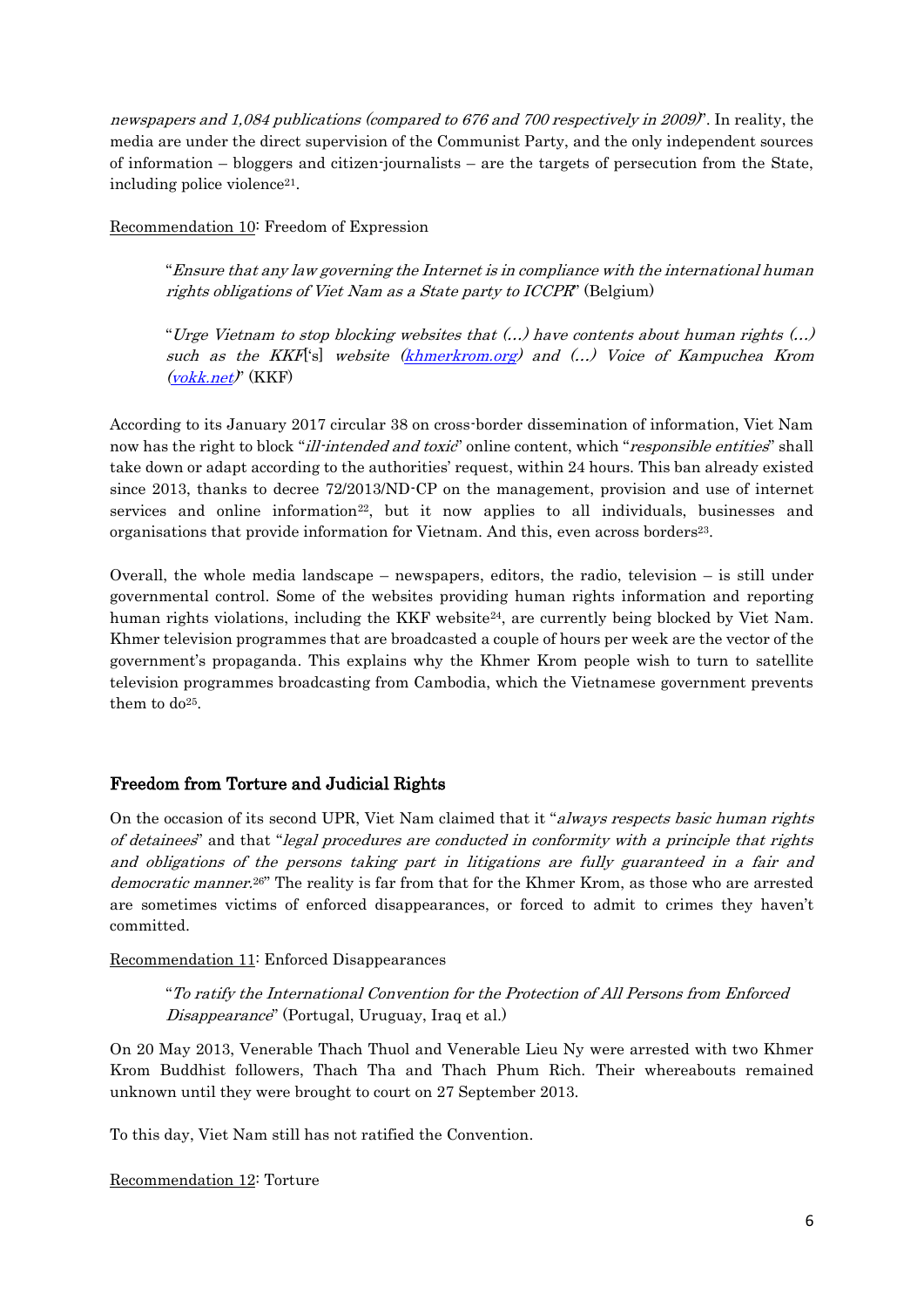"To ratify the Convention Against Torture and Other Cruel, Inhuman or Degrading Treatment (CAT) as soon as possible, and allow for CAT Committee state visits under CAT Optional Protocol." (Kazakhstan, Denmark, Belgium et al.)

"Urge Vietnam to have a specific date to ratify the United Nations Convention Against Torture and its Optional Protocol." (KKF)

Viet Nam ratified CAT on 5 February 2015, but still hasn't signed the Optional Protocol. Besides, three months after the ratification of CAT, on 2 May 2015, the Vietnamese authorities refused an inquiry procedure by the Committee against Torture. <sup>27</sup> It must be noted that States are invited by the Committee to cooperate on inquiries "if the Committee receives reliable information which appears to it to contain well-founded indications that torture is being systematically practiced in the territory of a State-Party".

## Women's rights

Khmer Krom women face many obstacles in the Vietnamese society, and they are often confronted to double discrimination because of being both Khmer Krom and women. This is especially visible in the field of education.

Recommendation 13: Right to Education

"Increase investments aimed at closing the quality gap between education in urban and rural, remote areas or those with ethnic minorities" (State of Palestine)

"Take more adequate measures to provide education to ethnic and religious minorities" (South Sudan)

"Further implement relevant measures to protect women's and children's rights to improve women's status in economic, social and family life" (China)

Even though classes are organized in the most remote provinces of the country, the percentage of Khmer Krom girls dropping out of school has increased alarmingly in recent years. They leave school to help their parents work on the farm or search for a job to support their families, who often struggle financially. Without education, the future of these girls is compromised. Poor, uneducated, and lacking opportunities in the rural areas in which they live, Khmer Krom girls are often forced to travel outside of their provinces, where they are prone to becoming victims of human trafficking28.

It must be recognised that some Khmer Krom girls receive scholarships from the government to attend university or vocational schools. Yet, after graduation, many of them cannot find a job related to their field of study. They often lack a network and money, which are both required in a corrupt hiring system. 29

Very few Khmer Krom women hold a Master's degree or a PhD and, due to state-organised discrimination, they do not benefit from the scholarships that the government generously offers to the thousands of students studying abroad. International efforts to support Khmer Krom students in their education are also blocked by the government<sup>30</sup>.

Recommendation 14: Reproductive Rights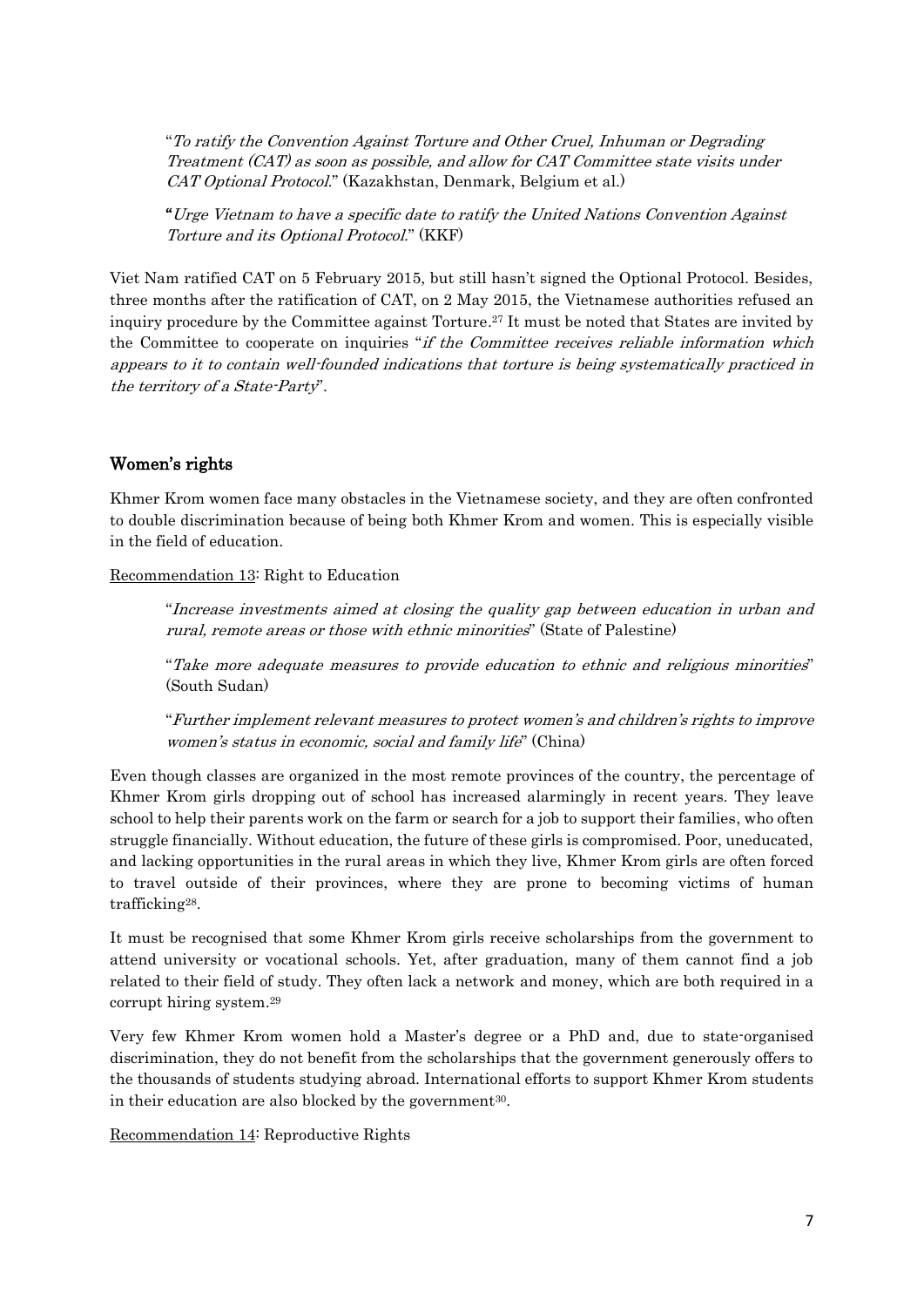"Combat discrimination against women (…) by curbing (…) violations of reproductive rights" (Netherlands)

In 2014, the free health care programme from which the Khmer-Krom benefited, and which allowed among others for women to get free health check-ups during their pregnancies, was revoked<sup>31</sup>.

## Land Rights

Recommendations 15/16/17:

"To end enforced evictions and confiscation of property of ethnic minorities." (Mexico)

"Urge Vietnam to implement a law that allows for the return the Khmer Krom temples' confiscated lands" (KKF)

"To, in line with article 8 of the Universal Declaration on the Rights of Indigenous Peoples $^{32},$ create an effective mechanism for the settlement of outstanding land claims by both indigenous groups and to compensate those groups for the loss of their ancestral lands." (UNPO)

As indigenous peoples of the Mekong Delta, land is part and parcel of the Khmer Krom's lives. However, land disputes between Khmer Krom and Vietnamese citizens or the Vietnamese government often come to a conclusion that is favourable to the Vietnamese, since Khmer Krom victims have no right or means to seek justice, for example through filing complaints.

This also happens with holy land, as was demonstrated by the case of the Muniransi temple. On 30 December 2016, the local authority of Tra Vinh province took over portions of the Muniransi temple's land and forced the head monk to sign a document allocating sacred soil to a Vietnamese resident, who had allegedly bought it. The temple denies having sold sacred land to a Vietnamese resident and denounced a violation of religious and indigenous rights. In the week following this forced signing, the temple and indigenous residents were the victims of harassment from the alleged new owner of the land<sup>33</sup>.

#### Language Rights

Recommendations 18/19:

"Urge Vietnam to allow the Khmer Krom students to study their Khmer language from Elementary school to University." (KKF)

"To allow the Khmer Krom children to freely study their native language in public schools starting from kindergarten; and to recognise the Khmer language as an official language in Kampuchea Krom." (UNPO)

The Khmer Krom are reportedly not allowed to freely learn and use Khmer. The current teaching of the Khmer language in public schools attended by Khmer Krom students is not sufficient to really allow Khmer Krom children to learn their mother language. Khmer classes are only provided for two or three hours a week<sup>34</sup>. Thus, most of the young Khmer Krom cannot read nor write their own language35.

## III. Conclusion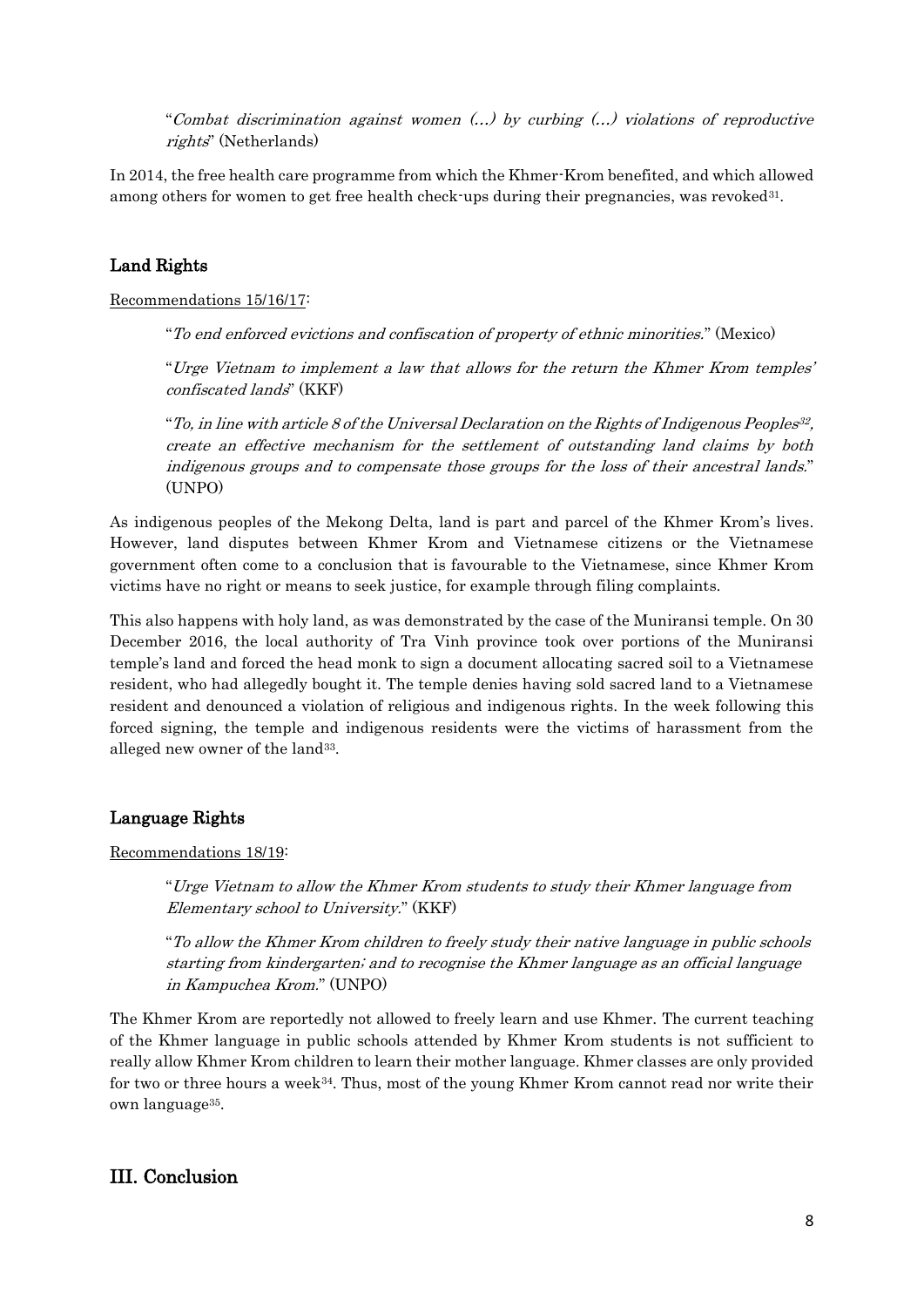In the eyes of the Vietnamese authorities, who refuse to recognise them as a distinct ethnic group or as an indigenous community, the Khmer Krom don't officially esisty. In June 2014, a Vietnamese diplomat even went as far as to offend the Khmer Krom community by claiming that the Kampuchea Krom provinces belonged to Viet Nam long before France's official transfer of the land in 1949. This led to peaceful protests among the Khmer Krom people worldwide. Following these protests, the Vietnamese Embassy in Cambodia issued a statement condemning them and considering them an interference with its sovereignty and internal affairs.

Since then, the indigenous peoples of Vietnam have been hit especially hard by the toughening of absolute state-control over religious organisations and their practices by the 2016 Law on Belief and Religion. According to this piece of legislation, total government control over ways of living that do not absolutely confirm to the Communist Party's rigid stipulations must be considered the guiding principle of Viet Nam's current interior policies.

Although the ratification of the CAT can be considered a commendable step, it must now be shored up by adequate measures of implementation and, ideally, by the ratification of its Optional Protocol. Trusting their society's diversity by empowering all of its segments in respect of their identities would undoubtedly lead to an even more powerful, human rights observant and sustainably cohesive society than can be achieved by strict regulations which severely violate their citizens' most basic rights.

## IV. Recommendations

In particular, UNPO urges the Vietnamese authorities:

To acknowledge the indigenous status of the Khmer Krom people;

To ensure the protection of the freedoms of religion, expression and association in compliance with the corresponding ICCPR rights; in particular, to repeal or modify the 2016 Law on Belief and Religion as well as articles 79, 88 and 258 of the Penal Code, in order to prevent those articles from being applied in an arbitrary manner;

To allow the free formation of religious, social and professional associations outside the control of the Vietnamese Fatherland Front;

To release all prisoners who have been detained as a result of the expression of their nonviolent political and religious beliefs and practices; in particular, to release Venerables Thach Thuol and Lieu Ny and their followers;

To stop blocking websites with human rights content, such as the KKF's website [\(khmerkrom.org\)](http://khmerkrom.org/) and that of the Voice of Kampuchea Krom [\(vokk.net\)](http://vokk.net/);

To ratify CED and to set a specific date to ratify the CAT Optional Protocol;

To, in line with article 8 of the Universal Declaration on the Rights of Indigenous Peoples, create an effective mechanism for the settlement of outstanding land claims by Khmer Krom and Hmong indigenous groups and to compensate those groups for the loss of their ancestral lands;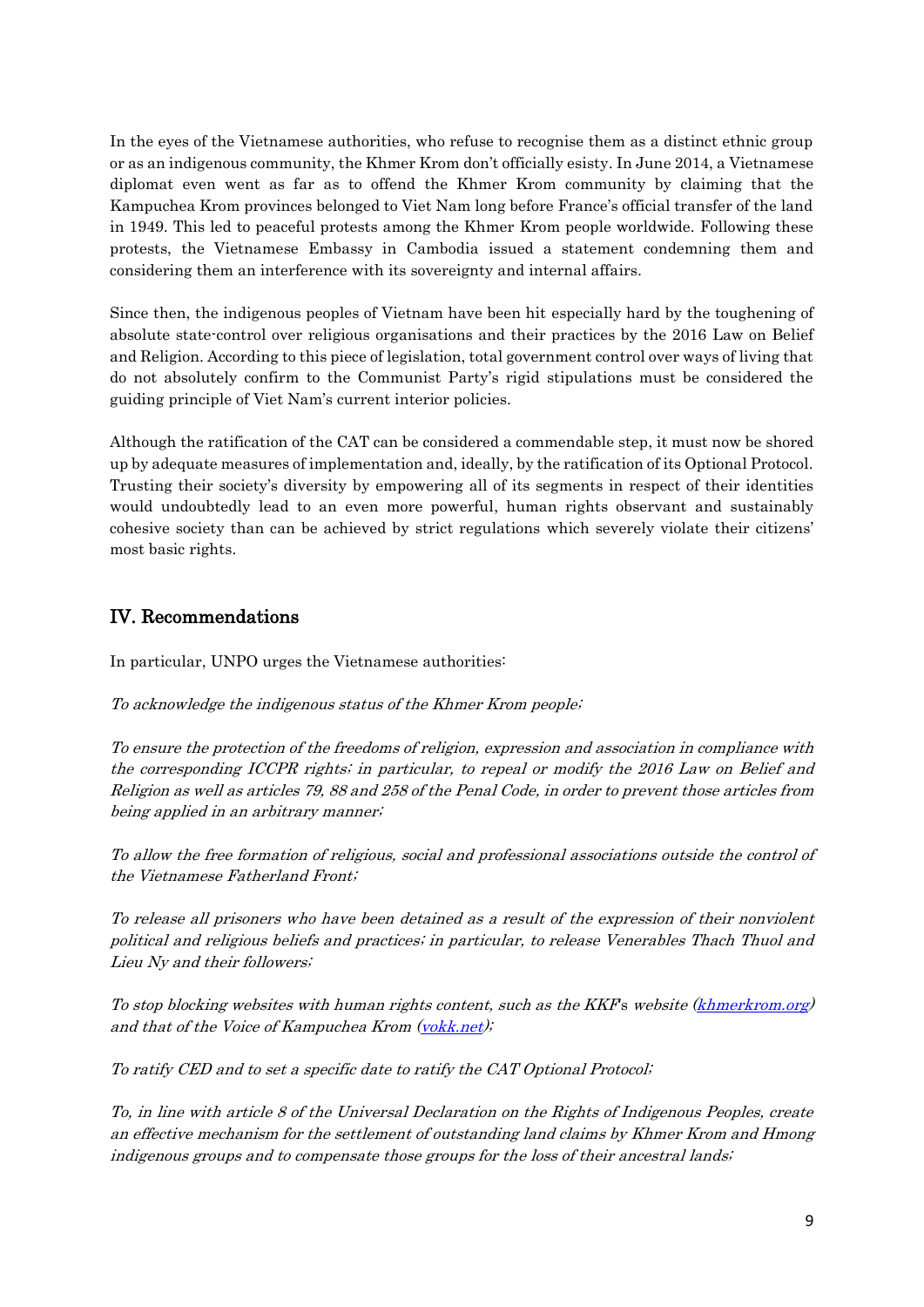To allow Khmer Krom children to freely study their native language in public schools starting from kindergarten, and to particularly improve the access to education for Khmer Krom girls and women;

To recognise the Khmer language as an official language in Kampuchea Krom;

To reinstitute the free health care programme.

<sup>15</sup> See endnote 6.

1

<sup>&</sup>lt;sup>1</sup> UNPO, Submission to the UN Office of the High Commissioner for Human Rights, Universal Periodic [Review: Vietnam](http://unpo.org/downloads/796.pdf), 2014.

<sup>&</sup>lt;sup>2</sup> Khmer Kampuchea-Krom Federation (KKF), Submission to the UN Office of the High Commissioner for Human Rights – [Universal Periodic Review: Socialist Republic of Vietnam](http://unpo.org/downloads/797.pdf) – 18 th Session, 2014.

<sup>&</sup>lt;sup>3</sup> Human Rights Council, *[Report of the Working Group on the Universal Periodic Review](http://www.ohchr.org/EN/HRBodies/UPR/Pages/VNSession18.aspx) – Viet Nam*, 2 April 2014.

<sup>4</sup> United Kingdom Home Office (2006) Country of Origin Report: Viet Nam, 6.82.

<sup>5</sup> Viet Nam, [National report submitted in accordance with paragraph 5 of the annex to Human Rights Council](http://www.refworld.org/docid/52f1fbdc4.html)  [resolution 16/21](http://www.refworld.org/docid/52f1fbdc4.html), 2014.

<sup>6</sup> In Viet Nam's Constitution as amended in 2013, communication freedoms are guaranteed in article 25. It states: "The citizen shall enjoy the right to freedom of opinion and speech, freedom of the press, of access to information, to assemble, form associations and hold demonstrations. The practice of these rights shall be provided by the law."

<sup>&</sup>lt;sup>7</sup> Office of the High Commissioner for Human Rights, "Press statement on the visit to the Socialist Republic [of Viet Nam by the Special Rapporteur on freedom of religion or belief](http://www.ohchr.org/en/NewsEvents/Pages/DisplayNews.aspx?NewsID=14914&LangID=E)", 31 July 2014.

<sup>8</sup> Christian Solidarity Worldwide & Stefanus Alliance International, Freedom of religion or belief in Vietnam – The alternative report, 2014.

<sup>9</sup> Calls received and made by the Congress of World Hmong People in 2015 with Hmong citizens in Viet Nam.

<sup>10</sup> Calls received and made by the Congress of World Hmong People in 2015 with Hmong citizens in Viet Nam. <sup>11</sup> Human Rights Watch, *World Report 2016*, [available here.](https://www.hrw.org/world-report/2017/country-chapters/vietnam)

<sup>12</sup> Located at 73B đường Lê Hồng Phong, khóm 9, phường 3, thành phố Sóc Trăng, tỉnh Sóc Trăng.

<sup>13</sup> Located at 71 đường Mậu Thân, khóm 5, phường 6, thành phố Sóc Trăng, tỉnh Sóc Trăng.

<sup>14</sup> Located close to Quốc lộ 1A, xã Đại Tâm, huyện Mỹ Xuyên, tỉnh Sóc Trăng.

<sup>16</sup> Article 79 tackles "activities aimed at overthrowing the people's administration"; article 88 "Conducting propaganda against the Socialist Republic of Vietnam"; and article 258 "Abusing democratic freedoms to infringe upon the interests of the State, the legitimate rights and interests of organizations and/or citizens". <sup>17</sup> See The Khmer Krom Network, "A Khmer-Krom Buddhist Monk, Venerable Thach Thuol, Concerns about His Safety", [http://www.khmerkrom.net/km/node/4236.](http://www.khmerkrom.net/km/node/4236)

<sup>18</sup> The Phnom Penh Post, "Khmer Krom monks given prison terms", 4 April 2016, available here: [http://www.phnompenhpost.com/national/khmer-krom-monks-given-prison-terms.](http://www.phnompenhpost.com/national/khmer-krom-monks-given-prison-terms)

<sup>19</sup> The Khmer Times, "Abbot Warns of Protests Over Arrest of 'Activist Monks'", 16 August 2015, available here: [http://www.khmertimeskh.com/news/14483/abbot-warns-of-protests-over-arrest-of----activist-monks---/.](http://www.khmertimeskh.com/news/14483/abbot-warns-of-protests-over-arrest-of----activist-monks---/) <sup>20</sup> Viet Nam, *National report submitted in accordance with paragraph 5 of the annex to Human Rights Council* [resolution 16/21](http://www.refworld.org/docid/52f1fbdc4.html), 2014.

<sup>&</sup>lt;sup>21</sup> Reporters without Borders, "[Vietnam](https://rsf.org/en/vietnam)", last visited on 26 January 2017.

<sup>&</sup>lt;sup>22</sup> Which provides in its article 5 that prohibited acts that is, among others, "abusing the provision and use of Internet services and online information" for "opposing the State of the Socialist Republic of Vietnam; undermining the national security and social order safety; sabotaging the great national unity bloc; conducting propaganda about wars and terrorism; showing hatred and contradictions among nations, races and religions". [The full decree is available here.](https://vnnic.vn/sites/default/files/vanban/Decree%20No72-2013-ND-CP.PDF)

 $23$  Circular 38 is not, to our knowledge, available online, but this information was reported by several news sources such a[s the Saigon Times](http://english.thesaigontimes.vn/52059/VN-to-block-harmful-news.html) an[d Vietnam Breaking News.com.](https://m.vietnambreakingnews.com/2017/01/vietnam-reserves-right-to-block-toxic-internet-content-circular/)

<sup>24</sup> [http://khmerkrom.org/.](http://khmerkrom.org/)

<sup>25</sup> According to the Khmers Kampuchea-Krom Federation.

<sup>&</sup>lt;sup>26</sup> Viet Nam, *National report submitted in accordance with paragraph 5 of the annex to Human Rights Council* [resolution 16/21](http://www.refworld.org/docid/52f1fbdc4.html), 2014.